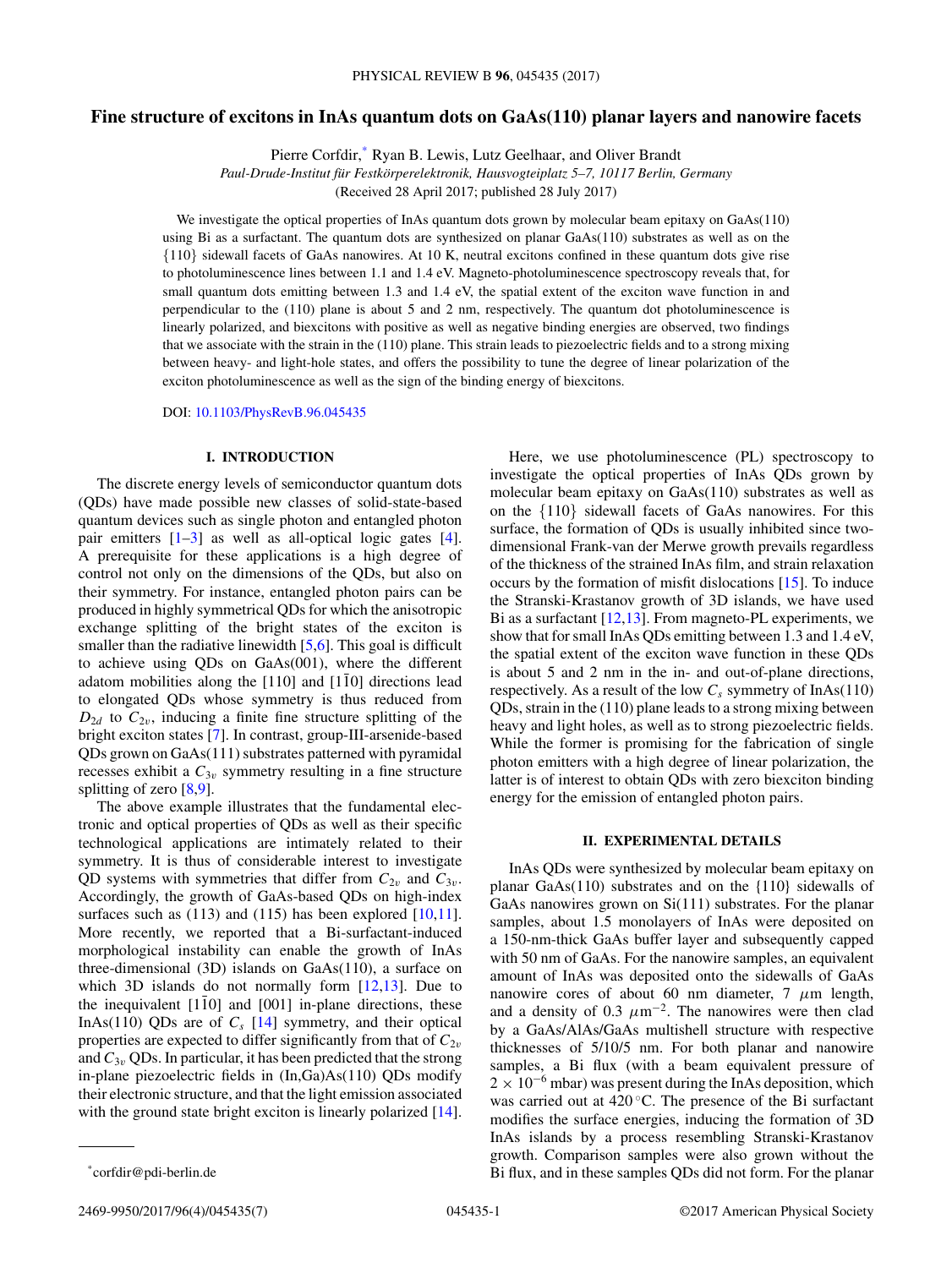sample, the rotation of the substrate was stopped during InAs growth, leading to a gradient in the density of the QDs over the wafer. Further details of the growth process of the planar and nanowire samples can be found in Refs. [\[12,13\]](#page-5-0), respectively.

All PL experiments have been carried using a Ti:Sapphire laser emitting at 790 nm as the excitation source. For measurements at 10 K, the samples were mounted on the coldfinger of a continuous-flow He cryostat, and the laser beam was focused using microscope objectives with numerical apertures of 0.25, 0.55 or 0.7 (excitation spot diameters on the order of 2, 0.9, and  $0.7 \mu m$ , respectively). The PL was dispersed with a monochromator equipped with 900 lines*/*mm grating and detected with a liquid  $N_2$ -cooled (In,Ga)As array or a charge-coupled device. The analysis of the polarization of the PL signal was performed using a polarizer followed by a half-waveplate. For measurements at 4.2 K, the samples were kept at liquid He temperature in a confocal setup, and the laser beam was focused using a microscope objective with a numerical aperture of 0.82 (excitation spot diameter on the order of  $0.6 \mu$ m). The PL signal was collected using the same objective and coupled to a single-mode fiber, whose core acted as a confocal hole (the core diameter of the fiber was  $4.4 \mu m$ ). The signal was dispersed using 900 lines*/*mm grating and detected with a liquid  $N_2$ -cooled charge-coupled device. With this setup, magnetic fields *B* with a strength between 0 and 8 T could be applied in Faraday configuration, i.e., *B*||[110] and *B*||[111] for the planar and the nanowire samples, respectively.

#### **III. RESULTS AND DISCUSSION**

Figure  $1(a)$  shows a PL spectrum taken at 10 K from the sample with InAs QDs on planar GaAs(110). A spectrum of a sample grown without Bi surfactant, while keeping other growth conditions the same, is also displayed. Both samples exhibit emission lines centered at 1.513, 1.495, and 1.459 eV, originating from the GaAs bound exciton and the



FIG. 1. (a) PL spectra acquired at 10 K from the planar InAs/GaAs(110) sample grown with (triangles) and without (squares) the Bi surfactant. The spectra have been normalized and shifted vertically for clarity. The transitions related to the GaAs substrate, the WL, and the InAs QDs are indicated in the figure. (b) PL spectrum at 4.2 K of the sample grown with a Bi surfactant. (c) Enlarged view of the transition highlighted by a red rectangle in (b). The solid line is a Gaussian fit yielding a full width at half maximum of 140 *μ*eV.

GaAs band-to-carbon transition along with its phonon replica, respectively. For both samples, the intensities of these lines are almost independent of the position of the excitation spot. For the sample grown without the Bi surfactant, a strong PL band at 1.362 eV is observed, which we attribute to charge carrier recombination in the quantum well formed by the two-dimensional InAs layer. In contrast, for the sample grown with Bi, two bands are observed on the lower energy side of GaAs-related PL lines. While the band at 1.422 eV exhibits a full width at half maximum of 17 meV, the band with a peak energy of 1.19 eV is much broader and exhibits an asymmetric lineshape. Following the result in Ref. [\[12\]](#page-5-0), we attribute the bands at 1.422 and 1.19 eV to carrier recombination in the InAs wetting layer (WL) and QDs, respectively. As shown in Fig. 1(b), the emission band related to the QDs consists of tens of narrow lines, each associated with an individual QD. These lines exhibit a full width at half maximum as narrow as  $140 \mu$ eV [see Fig. 1(c)], corresponding to the spectral resolution of the setup. As the substrate rotation was stopped during the InAs deposition, the spatial density of QDs and the corresponding spectral density of lines at 1.3 eV vary over the sample. In the following, all experiments have been carried out on a region of the sample where the density of QDs emitting between 1.3 and 1.4 eV is sufficiently low to facilitate single QD spectroscopy.

Figure 2 shows a PL spectrum taken at 10 K on as-grown core-multishell nanowires. We estimate that about 5 nanowires are probed simultaneously in this experiment. The spectrum consists of a broad band centered at 1.44 eV with tens of narrow transitions on its lower energy side. As shown in the enlarged spectrum in inset, the linewidth of the latter transitions ranges typically from 140*μ*eV (resolution limit of our setup) to a few hundreds of *μ*eV. Polytypism in InAs shells was previously shown to cause PL lines broader than those observed in Fig. 2 [\[16\]](#page-5-0). Since these transitions were only observed for samples grown using the Bi surfactant [\[13\]](#page-5-0), they are associated with Bi-induced InAs islands. In analogy to the planar case, we attribute them to emission from single QDs that form on the sidewalls of the nanowires due to the presence



FIG. 2. PL spectrum obtained at 10 K from a few core-multishell nanowires grown with Bi surfactant. The inset shows an expanded view of two individual transitions. The full widths at half maxima indicated in the inset have been obtained by Gaussian fits (blue lines).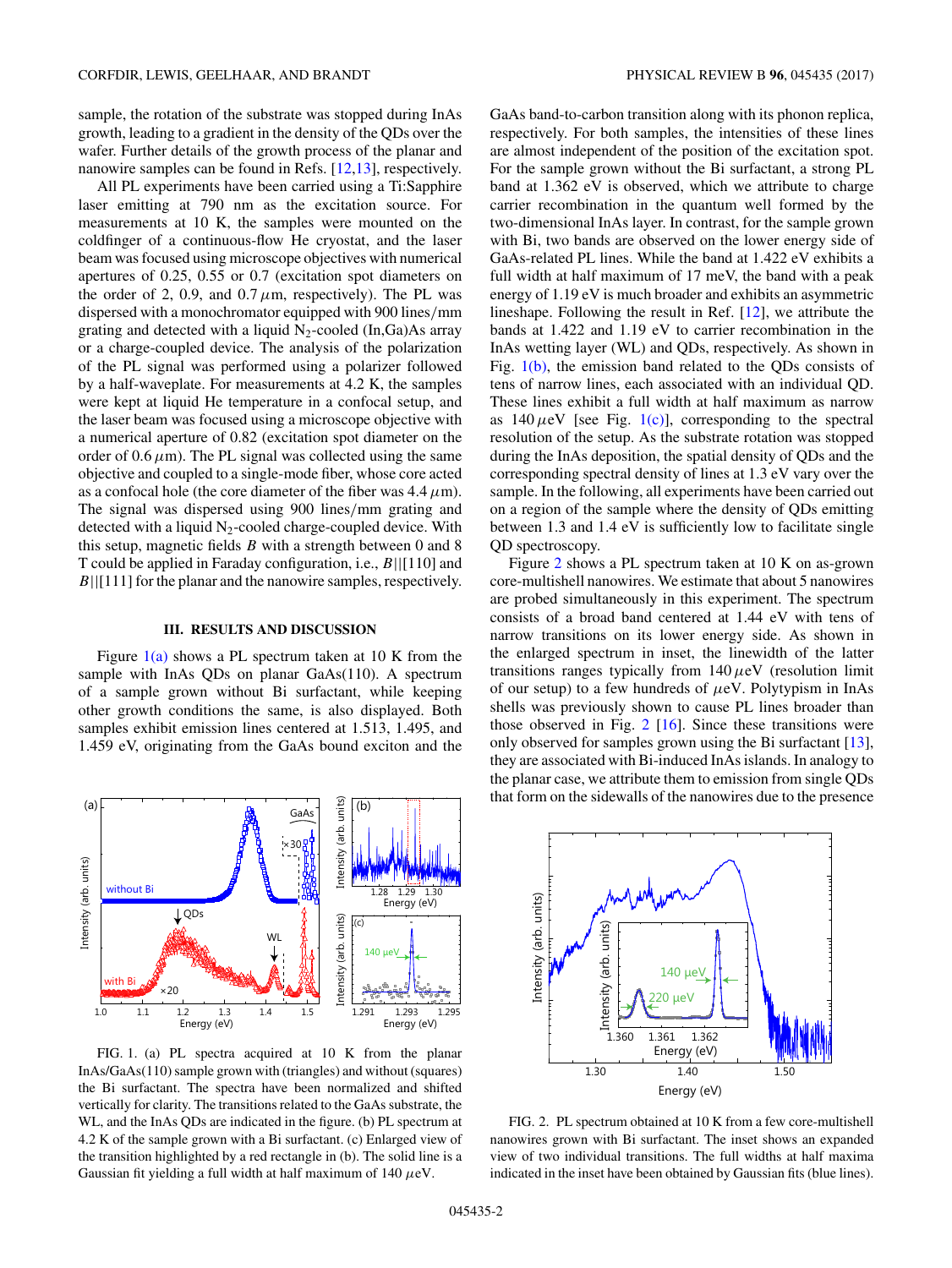<span id="page-2-0"></span>

FIG. 3. (a) PL spectrum of a few InAs QDs on planar GaAs(110) taken at 4.2 K with an excitation power of 290 nW. (b) PL spectra from the QD emitting at 1.3187 eV in (a) for different excitation powers in  $\mu$ W as indicated in the figure. The spectra have been normalized and shifted vertically for clarity. (c) Intensity of the transitions at 1.3187 and 1.3210 eV (squares and triangles, respectively) as a function of excitation power. The blue and red lines show fits yielding the slopes indicated in the figure. (d) PL spectra of a QD in a nanowire for different excitation powers. The excitation power in  $\mu$ W is specified on the left of each spectrum. For excitation powers up to 2.7  $\mu$ W, the increase in intensity of the lines labeled X and XX with increasing excitation power is nearly linear and quadratic, respectively.

of the Bi surfactant, while we attribute the band at 1.44 eV to the InAs WL. The increased width of these lines with respect to the resolution limit is presumably resulting from spectral diffusion due to fast electrostatic fluctuations in the vicinity of the QDs [\[17–](#page-5-0)[19\]](#page-6-0). In contrast to the planar sample, no emission lines related to GaAs could be observed, indicating that the capture by the QDs of carriers photoexcited in the GaAs core is highly efficient. This result is a consequence of the core-shell geometry of our nanowires and has been reported previously for nanowires with (In,Ga)As shell quantum wells [\[16\]](#page-5-0).

Figure  $3(a)$  shows a PL spectrum taken on the planar QD sample at 4.2 K with the confocal setup using an excitation power of 290 nW. Thanks to the increased spatial resolution, only a few QDs are excited, and individual transitions are well resolved. Figure 3(b) presents a series of spectra recorded with different excitation powers of the line at 1.3187 eV in Fig.  $3(a)$ . At high excitation powers, an additional line at 1.3210 eV appears in the spectra. Figure  $3(c)$  shows the dependence of the emission intensity of the lines at 1.3187 and 1.3210 eV on excitation power. Below a power of  $10 \mu$ W, the intensity of the line at 1.3187 eV increases nearly linearly with increasing excitation power, demonstrating that it arises from the recombination of a neutral exciton. For higher powers, the intensity of the neutral exciton transition saturates and eventually decreases, a behavior already reported for other planar and nanowire QD systems [\[19–21\]](#page-6-0). In contrast, the intensity of the line at 1.3210 eV increases almost quadratically

with increasing excitation power. This line is therefore related to a biexciton with a binding energy of −2*.*3 meV.

For our InAs QDs on planar GaAs(110), the biexciton transition energy was systematically 2–3 meV larger than that of the neutral exciton. To verify whether this observation is a general result for small InAs(110) QDs, we have performed PL experiments with varying excitation power also for the InAs QDs on the  $\{110\}$  sidewalls of GaAs nanowires. Figure  $3(d)$ shows a typical spectrum of a single QD. With the excitation power increasing from 0.42 to  $2.7 \mu$ W, the intensity of the transition at 1.3536 eV increases nearly linearly, indicating that it arises from a neutral exciton. The intensity of this line saturates at higher powers. In contrast to the planar case [Fig.  $3(b)$ ], a biexciton transition appears for higher excitation powers at the lower energy side of the neutral exciton, i.e., the biexciton in Fig.  $3(d)$  has a binding energy of  $+2.1$  meV. For InAs QDs on GaAs(001), the biexciton binding energy decreases with decreasing QD size [\[22\]](#page-6-0). However, this relation seems not to apply here. The biexciton with negative binding energy in Fig.  $3(d)$  emits at an energy higher than the biexciton with negative binding energy in Fig. 3(b). We note that biexcitons with positive binding energies were also reported for small InAs QDs deposited either on AlAs(110) using the cleaved edge overgrowth technique  $[23]$  or on the  $\{110\}$  facets of GaAs/AlAs core-shell nanowires [\[24\]](#page-6-0).

To clarify the origin of the different character of the biexciton state, the actual shape and dimensions of the QDs need to be elucidated [\[25\]](#page-6-0). Atomic force micrographs of uncapped QDs are of limited relevance for this purpose, as significant in- and out-of-plane In segregation may occur during the QD overgrowth by GaAs [\[26\]](#page-6-0). The 3D shape of a single embedded QD can be reconstructed by atom probe [\[26\]](#page-6-0) or electron tomography [\[27,28\]](#page-6-0), but it is difficult to achieve results of statistical significance with these techniques. Magneto-PL is an alternative technique to obtain an estimate of the size of embedded InAs QDs or, rather, the extent of the confining potential. In the presence of an external magnetic field *B* and neglecting exchange splittings, the energy  $E_X$  of a neutral exciton in a QD is given by [\[7\]](#page-5-0)

$$
E_X = E_X^0 \pm \frac{1}{2} g \mu_B B + \gamma_2 B^2, \tag{1}
$$

with the exciton energy  $E_X^0$  at  $B = 0$ , the Bohr magneton  $\mu_B$ , the exciton Landé factor *g* and the diamagnetic coefficient *γ*2. The diamagnetic coefficient is proportional to the spatial extent of the exciton wave function *L*eh in the plane perpendicular to the magnetic field [\[29\]](#page-6-0)

$$
\gamma_2 = \frac{e^2 L_{\text{eh}}}{8\mu},\tag{2}
$$

with the reduced mass  $\mu$  of the exciton in the plane perpendicular to the magnetic field. While large 3D InAs islands on GaAs(110) are elongated along [110], possibly due to different adatom diffusivities along the  $[1\bar{1}0]$  and  $[001]$  directions  $[30]$  $[30]$ , the shape anisotropy for smaller QDs is negligible [\[12\]](#page-5-0). If we suppose that, as depicted in the inset of Figs.  $4(c)$ and  $4(d)$ , the InAs(110) QDs in planar and nanowire samples are lens-shaped with a diameter *d* and a height *h*, and that *L*eh for strongly confined excitons is given by the QD size, then  $L_{eh} = d$  for InAs QDs grown on planar GaAs(110). For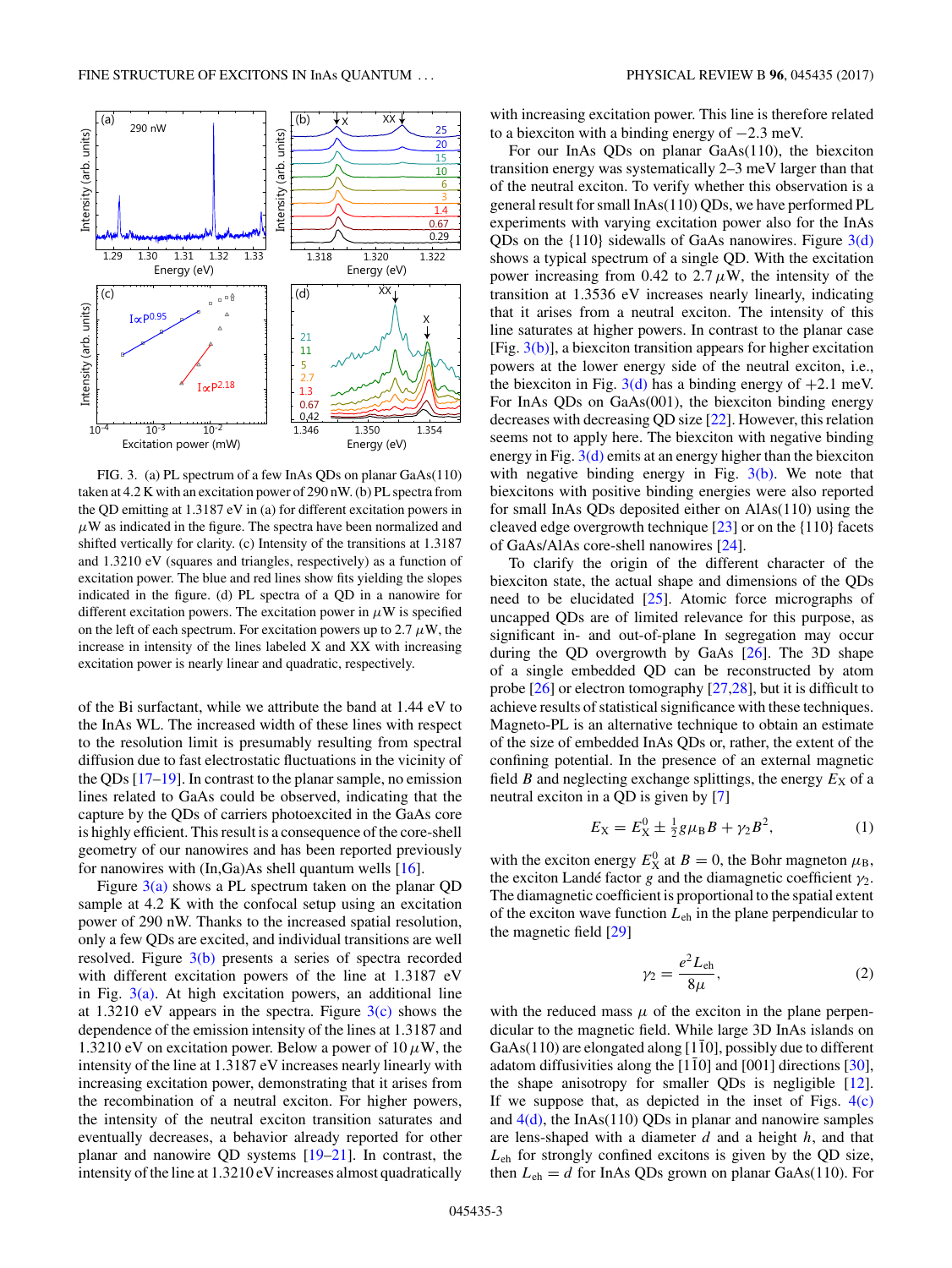<span id="page-3-0"></span>

FIG. 4. (a) and (b) Evolution of the exciton energy  $E_X$  in a magnetic field for a single InAs QD on (a) planar GaAs(110) and (b) a GaAs {110} nanowire sidewall at 4.2 K. Both measurements were done in Faraday geometry. The intensities are color-coded according to the scale bars on the right. The solid lines are quadratic fits to the emission energies of the bright exciton states, yielding values for *g* and *γ*<sup>2</sup> as indicated in the figures. The respective insets show PL spectra at 8 T (symbols) together with Gaussian fits (line) to determine the transition energies. In (b), the "jump" occurring at about 4.5 T is tentatively attributed to a magnetic field-induced change in the electrostatic environment of the QD. (c) and (d) Spatial extent of the exciton wave function *L*eh for (c) 14 QDs grown on planar GaAs(110) and (d) 15 QDs on nanowire sidewalls. The mean values are indicated in the figure. The insets display a schematic representation of an InAs(110) QD in GaAs.

the nanowire sample measured in Faraday geometry,  $\gamma_2$  is proportional to the spatial extent of the exciton wave function in the plane perpendicular to the nanowire axis. Therefore, *L*eh depends on both *d* and *h*, and may be written approximately as  $L_{eh} = \sqrt{dh}$ .

Figure  $4(a)$  shows the magnetic field dependence of the emission of a neutral exciton in an InAs QD on planar GaAs(110). For finite magnetic fields, the PL line is observed to split into two transitions, which we attribute to the two bright states of the exciton. QDs on GaAs(110) have  $C_s$  symmetry, for which the magnetic field is expected to mix dark and bright exciton states [\[7\]](#page-5-0), hence giving rise to four distinct transitions. The fact that only two lines are observed even at 8 T [see inset in Fig.  $4(a)$ ] suggests that the bright and dark exciton states have similar *g* factors. In InAs QDs, the electron *g* factor is known to depend only weakly on the QD size and shape [\[31\]](#page-6-0) and to have a value between −0*.*2 and −0*.*5. [\[32–34\]](#page-6-0). A similar *g* factor for bright and dark excitons thus implies a small hole *g* factor for the InAs/GaAs(110) QDs under investigation. To obtain the energy of the exciton bright states as a function of *B*, the two lines observed in each PL spectrum are fit by Gaussians [see inset in Fig.  $4(a)$ ]. The resulting transition energies are subsequently fit by Eq. [\(1\)](#page-2-0) as shown by the solid lines in Fig. 4(a), yielding  $|g| = 2.8$  and  $\gamma_2 = 7.5 \mu\text{eV}/T^2$ . Figure 4(c)

shows the  $L_{eh}$  deduced from the values of  $\gamma_2$  measured for 14 different QDs emitting between 1.27 and 1.34 eV. As an average, we obtain  $d = L_{eh} = (5.4 \pm 1.2)$  nm, a value similar to that reported for Stranski-Krastanov InAs/GaAs(001) QDs emitting in the same spectral range [\[34\]](#page-6-0).

The magnetic field dependence of the emission of a neutral exciton in an InAs QD on a {110} sidewall of a GaAs nanowire is shown in Fig. 4(b). Similar to the planar sample in Fig. 4(a), the PL line of the exciton in the sidewall InAs QDs splits into two transitions in the magnetic field. The energy of these lines follows a parabolic dependence on *B* as well. Note that in contrast to the planar case, the PL lines at 8 T exhibit an asymmetric lineshape, which may be due to a contribution from the dark states. The *g* factor and  $\gamma_2$  values deduced from these experiments are smaller than those obtained for the planar sample [Fig.  $4(a)$ ]. The former finding suggests that the exciton *g* factor is anisotropic, most probably due to some anisotropy in the hole *g* factor [\[34,35\]](#page-6-0). Measuring smaller  $\gamma_2$  values for *B*||[111] than for *B*||[110] indicates that *h* < *d*. To confirm this result, we have measured  $\gamma_2$  for 15 different InAs QDs on nanowire sidewalls. The corresponding values for  $L_{eh}$  are shown in Fig.  $4(d)$ , from which we arrive at an average  $L_{eh} = (3.8 \pm 0.7)$  nm. Therefore, the strong confinement direction for these InAs(110) QDs is the [110]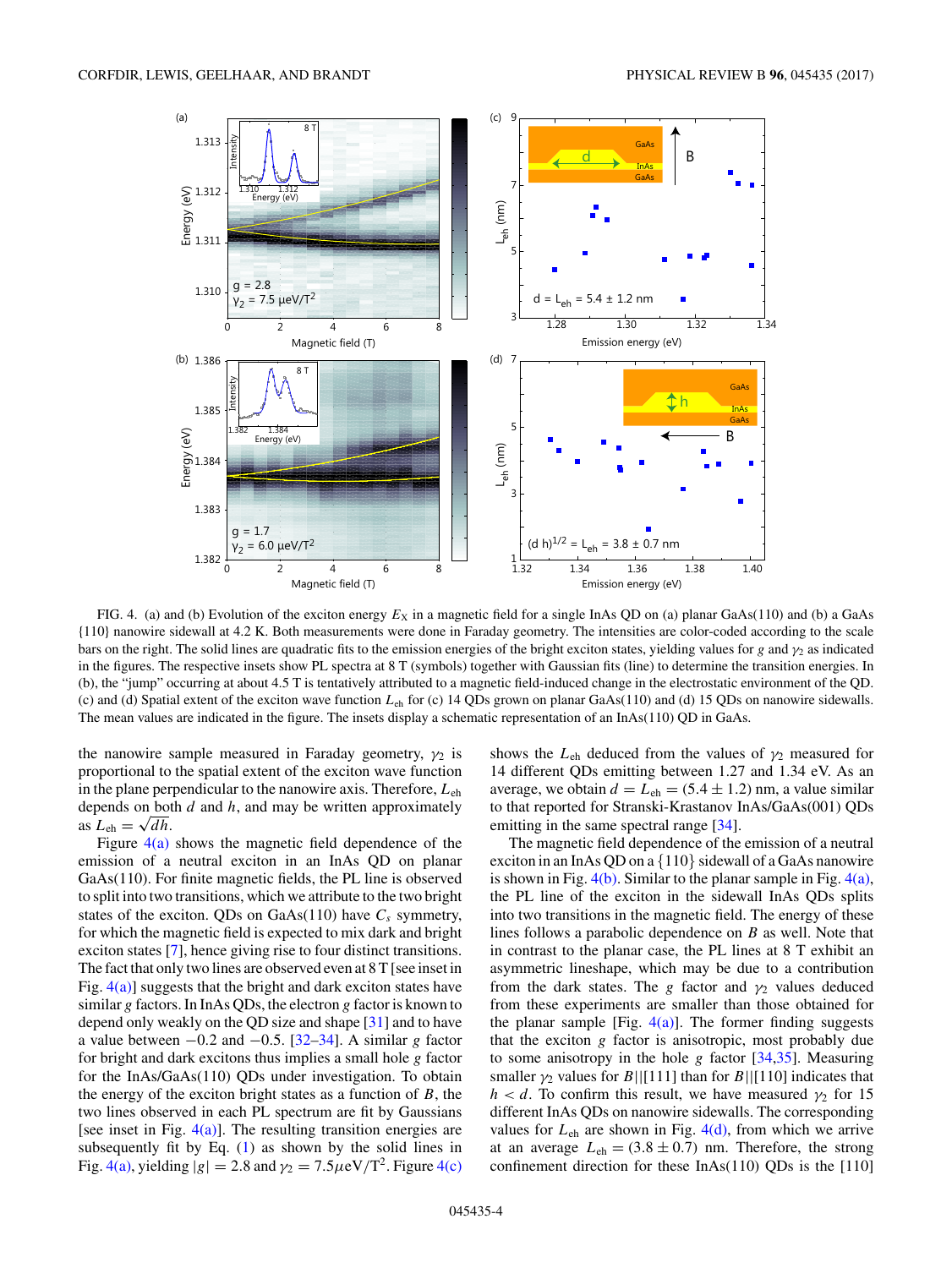<span id="page-4-0"></span>

FIG. 5. (a) Polarization dependence of the transitions from neutral excitons confined in InAs QDs on planar GaAs(110) at 9 K. The intensities are color-coded according to the scale bar on the right. Angles of 0 and  $90^\circ$  correspond to light polarized along the [001] and [110] directions, respectively. (b) Polar plot of the total intensity of the transitions between 1.28 and 1.30 eV (squares) as a function of the polarization angle. The solid line is a fit, indicating that the QD emission is polarized linearly along the [110] direction with a polarization ratio  $\rho = -0.68$ . The triangles represent the PL intensity from the GaAs substrate reflecting the polarization of the setup.

direction perpendicular to the surface. Assuming that *d* is equal for QDs in the planar and nanowire samples, this result yields  $h = 2.5$  nm, in good agreement with the result of the atom force microscopy study of uncapped QDs in Ref. [\[12\]](#page-5-0).

Together with the similar transition energies [Figs. [3\(b\)](#page-2-0) and  $3(d)$ ], the magneto-PL measurements in Fig. [4](#page-3-0) imply that the QDs in the planar and nanowire samples are of similar shape and size. Hence, we suggest that the different character of the biexciton state in these samples is not only related to the size of the QD, but also to the strain state. In fact, strain results in piezoelectric fields in the (110) plane of the QD [\[14\]](#page-5-0) and, depending on the magnitude of these built-in fields, the binding energy of biexcitons in (In,Ga)As(110) QDs can be positive or negative [\[36\]](#page-6-0). Moreover, it has been predicted that the exact strain state in an InAs QD on a {110} nanowire sidewall differs from that of a QD on planar GaAs(110). In the former case, the substrate is rigid and both the WL and the QD base are in perfect registry with the unstrained GaAs lattice. In the latter, however, the nanowire geometry results in enhanced elastic strain relaxation in all three dimensions. It is thus expected that the strain state of QDs in nanowires will differ from that of QDs on planar GaAs(110) [\[37\]](#page-6-0). In particular, since the core and shell materials assume the same lattice constant along the nanowire axis, they both experience a uniaxial strain. Since the NW strain state depends on the entire structure, tuning the strain by adjusting the nanowire core-shell structure could provide a way to tune the biexciton binding energy. This feature could, for instance, allow one to fabricate QDs with zero biexciton binding energy, which would be suitable for the generation of pairs of entangled photons [\[38\]](#page-6-0).

As mentioned in the introduction, the growth of InAs QDs on GaAs(110) rather than on GaAs(001) has profound consequences resulting from the inequivalent  $[110]$  and  $[001]$ in-plane directions of InAs(110). In contrast to the  $C_{2v}$ symmetry of InAs QDs on GaAs(001), these inequivalent directions result in a  $C_s$  symmetry with the (110) plane acting as a reflection plane [\[14\]](#page-5-0). Theoretically, the bright exciton states in InAs(110) QDs are expected to exhibit a comparatively large anisotropic exchange splitting, and the corresponding transitions should be polarized along the [110] and  $[001]$  directions  $[14]$ . Figure  $5(a)$  shows the polarization dependence of the transitions from several QDs on planar GaAs(110) between 1.28 and 1.30 eV. This measurement was carried out at zero magnetic field and with an excitation power low enough to ensure that most transitions arise from the recombination of neutral excitons. An angle of 0◦ corresponds to light polarized along [001]. Evidently, while intense QD transitions are observed for light polarized along  $[1\bar{1}0]$ , the signal is too weak for light polarized along [001] to allow a reliable measurement of the anisotropic exchange splitting between the two bright exciton states. We note that such a measurement would be even more complex for QDs in nanowires, since the nanowire geometry leads to an antenna effect that results in different extraction efficiencies for light polarized along the  $[1\bar{1}0]$  and  $[001]$  directions  $[17]$  $[17]$ .

The strong intensity difference between the bright exciton states for [110] and [001] polarization visible in Fig.  $5(a)$  could arise from an anisotropic exchange splitting for InAs(110) QDs that is so large that only the state at lower energy is occupied at low temperatures [\[39\]](#page-6-0). This explanation can be safely excluded here. As shown in Fig.  $4(a)$ , the energies of the exciton bright states for the planar sample follow a clear parabolic dependence for fields larger than about 2 T. In other words, the Zeeman splitting of the exciton bright states at 2 T is much larger than their anisotropic exchange splitting. Using  $|g| = 2.8$  [Fig. [4\(a\)\]](#page-3-0), we estimate that the anisotropic exchange splitting for InAs(110) QDs is smaller than 100 *μ*eV.

Using atomistic calculations, Singh and Bester [\[14\]](#page-5-0) showed that the strain in InAs(110) QDs may lead to a mixing between heavy-hole and light-hole states. In contrast to InAs(001) QDs with a  $C_{2v}$  symmetry, the mixing is strong for the [110] orientation since heavy and light holes belong to the same irreducible representation for the  $C_s$  point group. As a result of this mixing, the PL signal from excitons in InAs(110) QDs may be linearly polarized. To obtain the polarization degree for the bright excitons in our InAs QDs on planar GaAs(110), we plot in Fig.  $5(b)$  the polarization dependence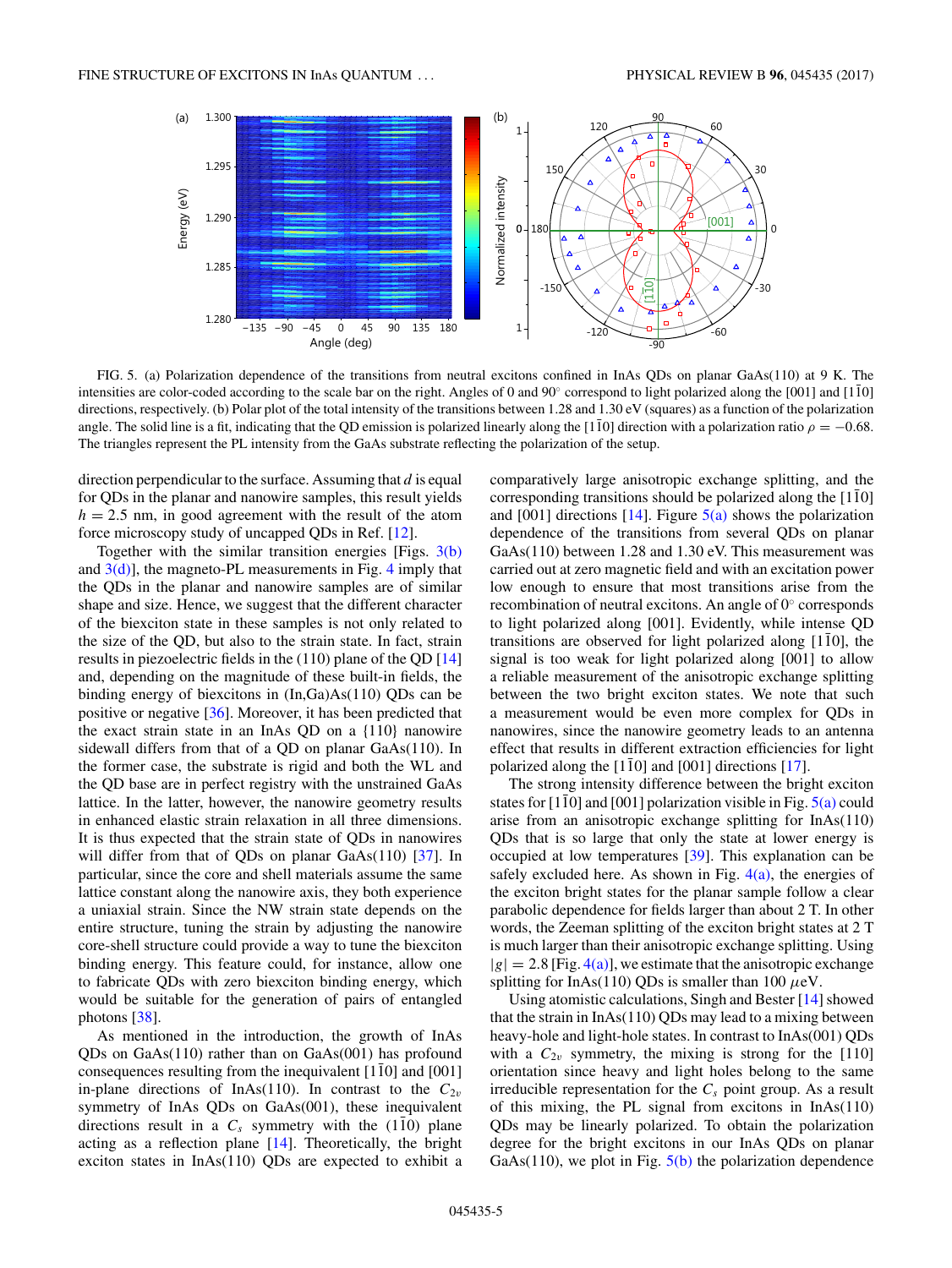<span id="page-5-0"></span>of the intensity summed over all QDs emitting between 1.28 and 1.30 eV in Fig.  $5(a)$ . For comparison, we also show the polarization dependence of the near band edge emission from the GaAs substrate, which should be entirely unpolarized [\[40\]](#page-6-0). Evidently, the polarization dependence of our setup can be neglected for the present analysis. The QD PL signal is clearly linearly polarized along [110], in agreement with the data in Fig. [5\(a\).](#page-4-0) With the degree of linear polarization  $\rho = (I_{001} I_{110}$  $/$ ( $I_{001}$  +  $I_{110}$ ), where  $I_{001}$  and  $I_{110}$  are the PL intensities for light polarized along  $[001]$  and  $[1\overline{1}0]$ , respectively, we obtain  $\rho = -0.68$  as the average polarization for QDs emitting between 1.28 and 1.30 eV. This polarization degree is not only opposite in sign compared to that computed for InAs QDs on GaAs(110) by Singh and Bester  $[14]$  ( $\rho = 0.35$ ), but also significantly larger. Apparently, the much smaller base diameter of our InAs QDs [cf. Fig.  $4(c)$ ] in comparison to the 25 nm diameter considered in Ref. [14] enhances the heavy-hole/light-hole mixing and thus amplifies the associated polarization of the bright exciton state. In any case, the findings in Fig. [5](#page-4-0) demonstrate the possibility of fabricating linearly polarized single photon emitters with a deterministic polarization axis determined by the crystallographic axes.

## **IV. SUMMARY AND CONCLUSIONS**

We have studied the fine structure of excitons confined in InAs(110) QDs grown by molecular beam epitaxy. Employing a morphological instability induced by the surfactant Bi, these QDs form on planar  $GaAs(110)$  as well as on the  $\{110\}$  sidewall facets of GaAs nanowires. Light emission associated with the radiative decay of excitons in the QDs has been observed in PL spectra between 1.1 and 1.42 eV. From magneto-PL experiments, we have shown that the strong confinement axis is the [110] direction normal to the surface, and we have estimated that the smallest QDs have a height of about 2.5 nm. Despite their reduced symmetry compared to InAs QDs grown on

(001) or (111) surfaces, these QDs constitute a versatile system for quantum optics applications in the near infrared spectral range. First, the binding energy of biexcitons in (110) InAs QDs not only depends on the dimensions of the QD, but also on the strength of the piezoelectric fields in the (110) plane. We have observed biexcitons with positive as well as negative binding energies, suggesting that one could produce QDs with zero biexciton binding energy by tuning the QD shape and strain state. As a practical means for tuning the strain, we propose to vary the thickness of the GaAs core and outer-shell of GaAs/InAs core-multishells nanowires. Alternatively, color coincidence between exciton and biexciton emission could be achieved by mechanically driving the nanowire, as reported previously in Refs. [\[41,42\]](#page-6-0) for (In,Ga)As(100) QDs. Despite a nonzero anisotropic exchange splitting, such QDs could be used as entangled photon pairs emitter via the time reordering scheme [\[38\]](#page-6-0). Furthermore, the strain in the (110) plane mixes the heavy- and light-hole states. As a result of this mixing, the PL signal of InAs QDs is polarized along the  $[110]$  or the [001] direction, depending on the exact shape and In content of the QD. We anticipate that a careful tuning of the QD strain state will make it possible to achieve QD PL with a linear polarization degree close to one [\[43\]](#page-6-0). Such QDs, with a high degree of linear polarization along a well-defined axis, would open the possibility to generate linearly polarized single photons, which is of interest for applications in quantum key distribution [\[44\]](#page-6-0).

## **ACKNOWLEDGMENTS**

We are grateful to Gerd Paris and Manfred Ramsteiner for technical assistance with the confocal optical setup, and to Jesús Herranz for a careful reading of the paper. P.C. acknowledges funding from the Fonds National Suisse de la Recherche Scientifique through Project No. 161032. R.B.L. acknowledges support from the Alexander von Humboldt Foundation.

- [1] P. Michler, A. Kiraz, C. Becher, W. V. Schoenfeld, P. M. Petroff, L. Zhang, E. Hu, and A. Imamoglu, [Science](https://doi.org/10.1126/science.290.5500.2282) **[290](https://doi.org/10.1126/science.290.5500.2282)**, [2282](https://doi.org/10.1126/science.290.5500.2282) [\(2000\)](https://doi.org/10.1126/science.290.5500.2282).
- [2] N. Akopian, N. H. Lindner, E. Poem, Y. Berlatzky, J. Avron, D. Gershoni, B. D. Gerardot, and P. M. Petroff, [Phys. Rev. Lett.](https://doi.org/10.1103/PhysRevLett.96.130501) **[96](https://doi.org/10.1103/PhysRevLett.96.130501)**, [130501](https://doi.org/10.1103/PhysRevLett.96.130501) [\(2006\)](https://doi.org/10.1103/PhysRevLett.96.130501).
- [3] R. M. Stevenson, R. J. Young, P. Atkinson, K. Cooper, D. A. Ritchie, and A. J. Shields, [Nature](https://doi.org/10.1038/nature04446) **[439](https://doi.org/10.1038/nature04446)**, [179](https://doi.org/10.1038/nature04446) [\(2006\)](https://doi.org/10.1038/nature04446).
- [4] X. Li, Y. Wu, D. Steel, D. Gammon, T. H. Stievater, D. S. Katzer, D. Park, C. Piermarocchi, and L. J. Sham, [Science](https://doi.org/10.1126/science.1083800) **[301](https://doi.org/10.1126/science.1083800)**, [809](https://doi.org/10.1126/science.1083800) [\(2003\)](https://doi.org/10.1126/science.1083800).
- [5] [O. Benson, C. Santori, M. Pelton, and Y. Yamamoto,](https://doi.org/10.1103/PhysRevLett.84.2513) *Phys. Rev.* Lett. **[84](https://doi.org/10.1103/PhysRevLett.84.2513)**, [2513](https://doi.org/10.1103/PhysRevLett.84.2513) [\(2000\)](https://doi.org/10.1103/PhysRevLett.84.2513).
- [6] A. Schliwa, M. Winkelnkemper, A. Lochmann, E. Stock, and D. Bimberg, [Phys. Rev. B](https://doi.org/10.1103/PhysRevB.80.161307) **[80](https://doi.org/10.1103/PhysRevB.80.161307)**, [161307](https://doi.org/10.1103/PhysRevB.80.161307) [\(2009\)](https://doi.org/10.1103/PhysRevB.80.161307).
- [7] M. Bayer, G. Ortner, O. Stern, A. Kuther, A. A. Gorbunov, A. Forchel, P. Hawrylak, S. Fafard, K. Hinzer, T. L. Reinecke, S. N. Walck, J. P. Reithmaier, F. Klopf, and F. Schäfer, [Phys. Rev. B](https://doi.org/10.1103/PhysRevB.65.195315) **[65](https://doi.org/10.1103/PhysRevB.65.195315)**, [195315](https://doi.org/10.1103/PhysRevB.65.195315) [\(2002\)](https://doi.org/10.1103/PhysRevB.65.195315).
- [8] G. Juska, V. Dimastrodonato, L. O. Mereni, A. Gocalinska, and E. Pelucchi, [Nat. Photon.](https://doi.org/10.1038/nphoton.2013.128) **[7](https://doi.org/10.1038/nphoton.2013.128)**, [527](https://doi.org/10.1038/nphoton.2013.128) [\(2013\)](https://doi.org/10.1038/nphoton.2013.128).
- [9] G. Juska, V. Dimastrodonato, L. O. Mereni, T. H. Chung, A. Gocalinska, E. Pelucchi, B. Van Hattem, M. Ediger, and P. Corfdir, [Phys. Rev. B](https://doi.org/10.1103/PhysRevB.89.205430) **[89](https://doi.org/10.1103/PhysRevB.89.205430)**, [205430](https://doi.org/10.1103/PhysRevB.89.205430) [\(2014\)](https://doi.org/10.1103/PhysRevB.89.205430).
- [10] T. Mano, T. Kuroda, K. Mitsuishi, Y. Nakayama, T. Noda, and K. Sakoda, [Appl. Phys. Lett.](https://doi.org/10.1063/1.3026174) **[93](https://doi.org/10.1063/1.3026174)**, [203110](https://doi.org/10.1063/1.3026174) [\(2008\)](https://doi.org/10.1063/1.3026174).
- [11] L. Wen, F. Gao, S. Zhang, and G. Li, [Small](https://doi.org/10.1002/smll.201503387) **[12](https://doi.org/10.1002/smll.201503387)**, [4277](https://doi.org/10.1002/smll.201503387) [\(2016\)](https://doi.org/10.1002/smll.201503387).
- [12] R. B. Lewis, P. Corfdir, H. Li, J. Herranz, C. Pfüller, O. Brandt, and L. Geelhaar, [arXiv:1703.05025](http://arxiv.org/abs/arXiv:1703.05025) [cond-mat.mtrl-sci] .
- [13] R. B. Lewis, P. Corfdir, J. Herranz, H. Küpers, U. Jahn, O. Brandt, and L. Geelhaar, [Nano Lett.](https://doi.org/10.1021/acs.nanolett.7b01185) **[17](https://doi.org/10.1021/acs.nanolett.7b01185)**, [4255](https://doi.org/10.1021/acs.nanolett.7b01185) [\(2017\)](https://doi.org/10.1021/acs.nanolett.7b01185).
- [14] R. Singh and G. Bester, [Phys. Rev. B](https://doi.org/10.1103/PhysRevB.88.075430) **[88](https://doi.org/10.1103/PhysRevB.88.075430)**, [075430](https://doi.org/10.1103/PhysRevB.88.075430) [\(2013\)](https://doi.org/10.1103/PhysRevB.88.075430).
- [15] J. G. Belk, J. L. Sudijono, X. M. Zhang, J. H. Neave, T. S. Jones, and B. A. Joyce, [Phys. Rev. Lett.](https://doi.org/10.1103/PhysRevLett.78.475) **[78](https://doi.org/10.1103/PhysRevLett.78.475)**, [475](https://doi.org/10.1103/PhysRevLett.78.475) [\(1997\)](https://doi.org/10.1103/PhysRevLett.78.475).
- [16] P. Corfdir, R. B. Lewis, O. Marquardt, H. Küpers, J. Grandal, E. Dimakis, A. Trampert, L. Geelhaar, O. Brandt, and R. T. Phillips, [Appl. Phys. Lett.](https://doi.org/10.1063/1.4961245) **[109](https://doi.org/10.1063/1.4961245)**, [082107](https://doi.org/10.1063/1.4961245) [\(2016\)](https://doi.org/10.1063/1.4961245).
- [17] Y. Fontana, P. Corfdir, B. Van Hattem, E. Russo-Averchi, M. Heiss, S. Sonderegger, C. Magen, J. Arbiol, R. T. Phillips, and A. Fontcuberta i Morral, [Phys. Rev. B](https://doi.org/10.1103/PhysRevB.90.075307) **[90](https://doi.org/10.1103/PhysRevB.90.075307)**, [075307](https://doi.org/10.1103/PhysRevB.90.075307) [\(2014\)](https://doi.org/10.1103/PhysRevB.90.075307).